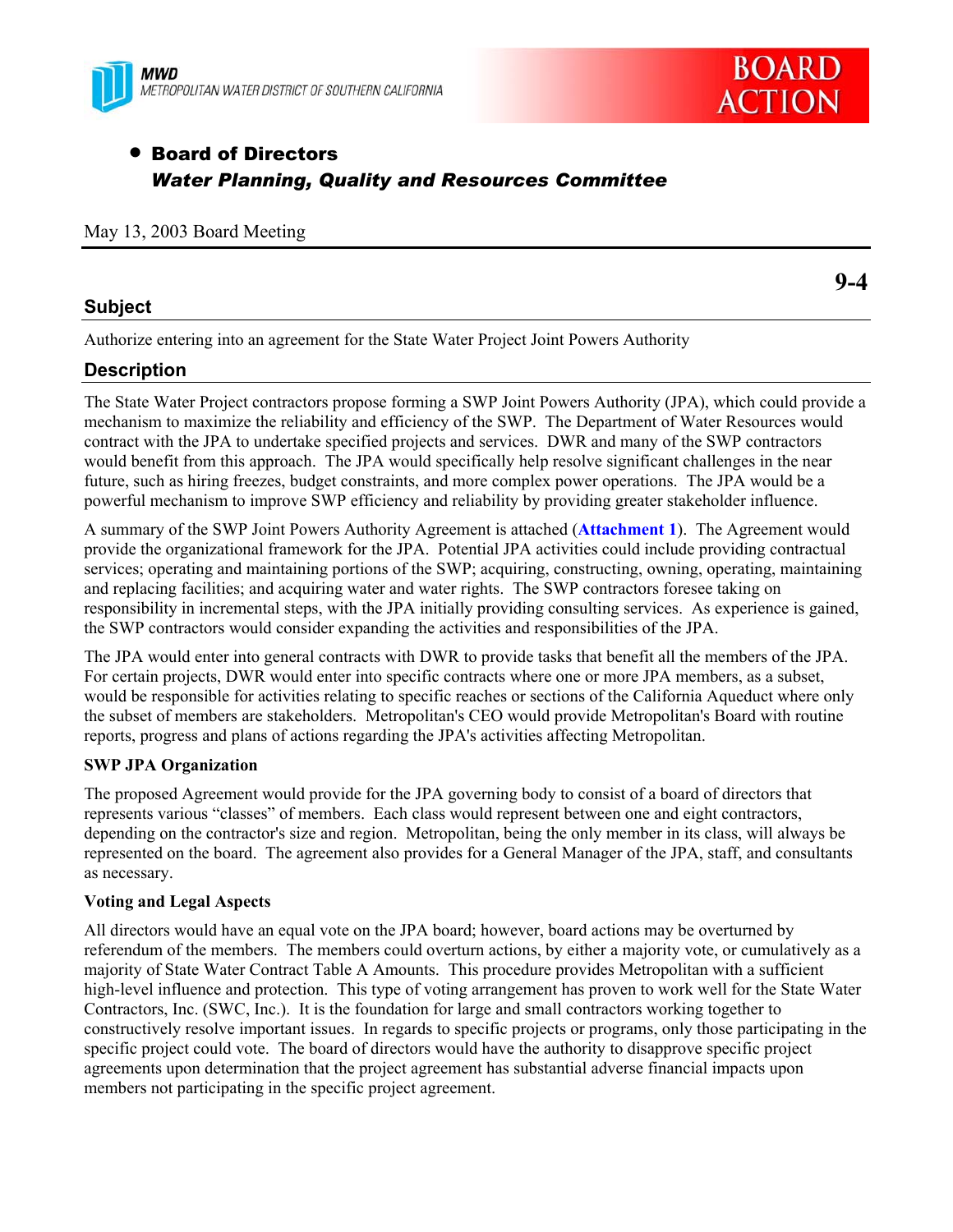#### **Financial Aspects and Delegation of Authority**

SWC, Inc. would provide a loan of \$400,000 for start-up costs. This will increase Metropolitan's fiscal year 2003/04 SWC, Inc. dues by \$191,000, which is in proportion to our share of SWP Table A water supply. Metropolitan's Board will be asked to approve the SWC, Inc., dues in July 2003. The JPA would repay the loan. Dependent on the number of contractors participating in the JPA, Metropolitan's financial exposure for start-up cost could increase from \$191,000 to \$254,000. As initial actions, the JPA is anticipated to provide consulting services to guide future SWP energy management practices, benchmark facility performance metrics, and support facility planning. These services would be fully reimbursed by DWR; hence there would be no net cost to the JPA. Additional delegation of authority to the CEO regarding JPA expenditures in excess of start-up costs will be developed for consideration at subsequent board meetings.

### **Policy**

Metropolitan Water District Administrative Code § 5112: State Water Contract Payments

## **California Environmental Quality Act (CEQA)**

CEQA determination for Option #1:

The proposed action is not defined as a project under CEQA because it involves continuing administrative activities, such as general policy and procedure making (Section 15378(b)(2) of the State CEQA Guidelines). In addition, the proposed action is not subject to CEQA because it involves other government fiscal activities, which do not involve any commitment to any specific project that may result in a potentially significant physical impact on the environment (Section 15378(b)(4) of the State CEQA Guidelines). Prior to future JPA projects seeking funding or other approvals from Metropolitan, CEQA documentation will be prepared by the Lead Agency and processed in accordance with CEQA and the State CEQA Guidelines. As the Responsible Agency, Metropolitan's Board will then review and consider the CEQA documentation before taking further action.

The CEQA determination is: Determine that the proposed action is not subject to CEQA pursuant to Sections 15378(b)(2) and 15378(b)(4) of the State CEQA Guidelines.

CEQA determination for Option #2:

None required

## **Board Options/Fiscal Impacts**

#### **Option #1**

Adopt the CEQA determination and

a. Authorize entering into an agreement consistent with the attached summary of the JPA Agreement, in form acceptable to the General Counsel; and

b. Authorize the CEO to support JPA start-up expenditures and the JPA providing consulting services. **Fiscal Impact:** An increase between \$191,000 and \$254,000, dependent on the number of contractors that participate in the JPA.

#### **Option #2**

Do not authorize the CEO to enter into agreement. **Fiscal Impact:** None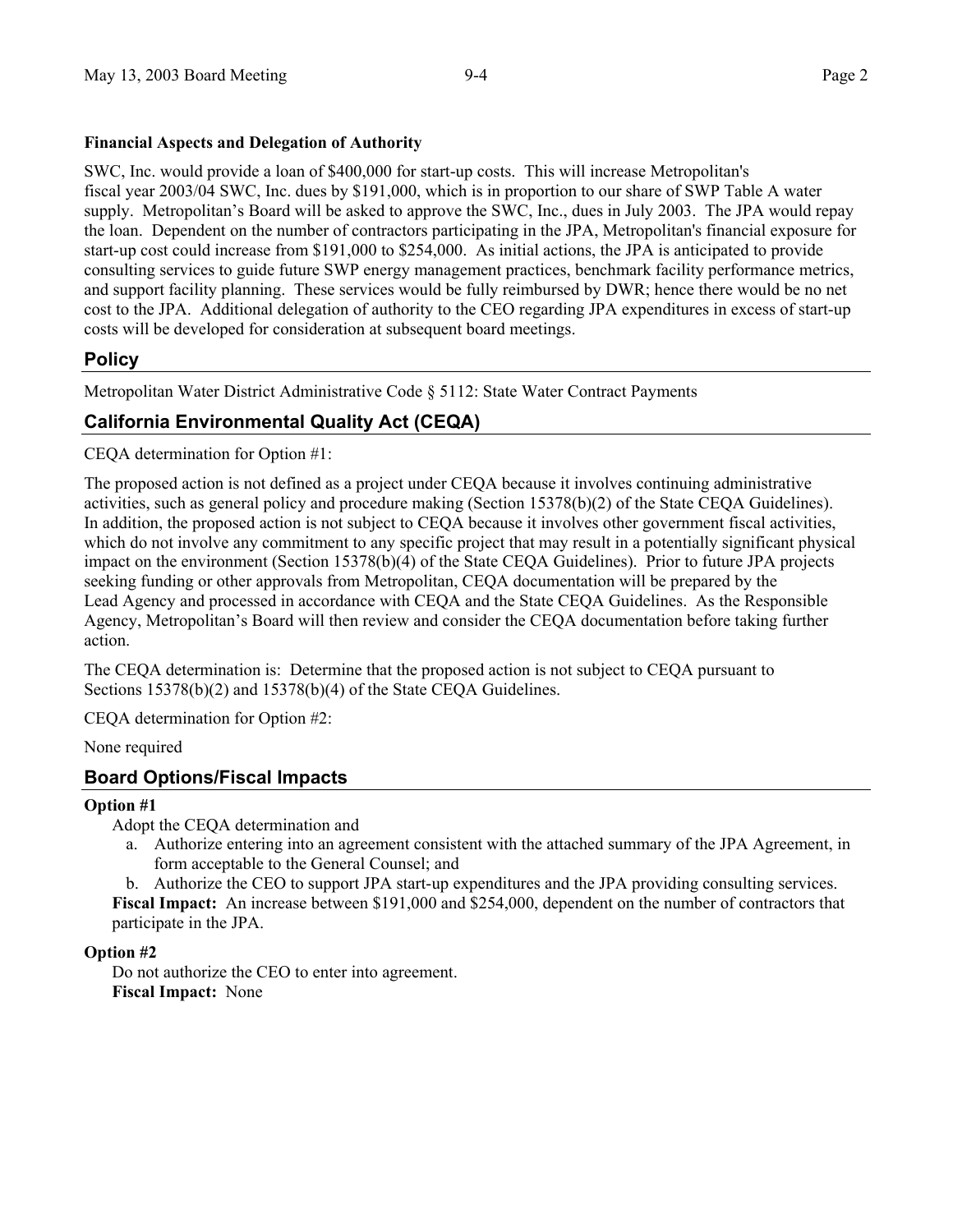# **Staff Recommendation**

Option #1

tterher M 4/16/2003 *Date*

*Stephen N. Arakawa Manager, Water Resource Management* 

4/28/2003 S *Ronald R. Gastelum Date*

*Chief Executive Officer* 

**Attachment 1 – Summary of the SWP Joint Powers Authority Agreement**  BLA #2234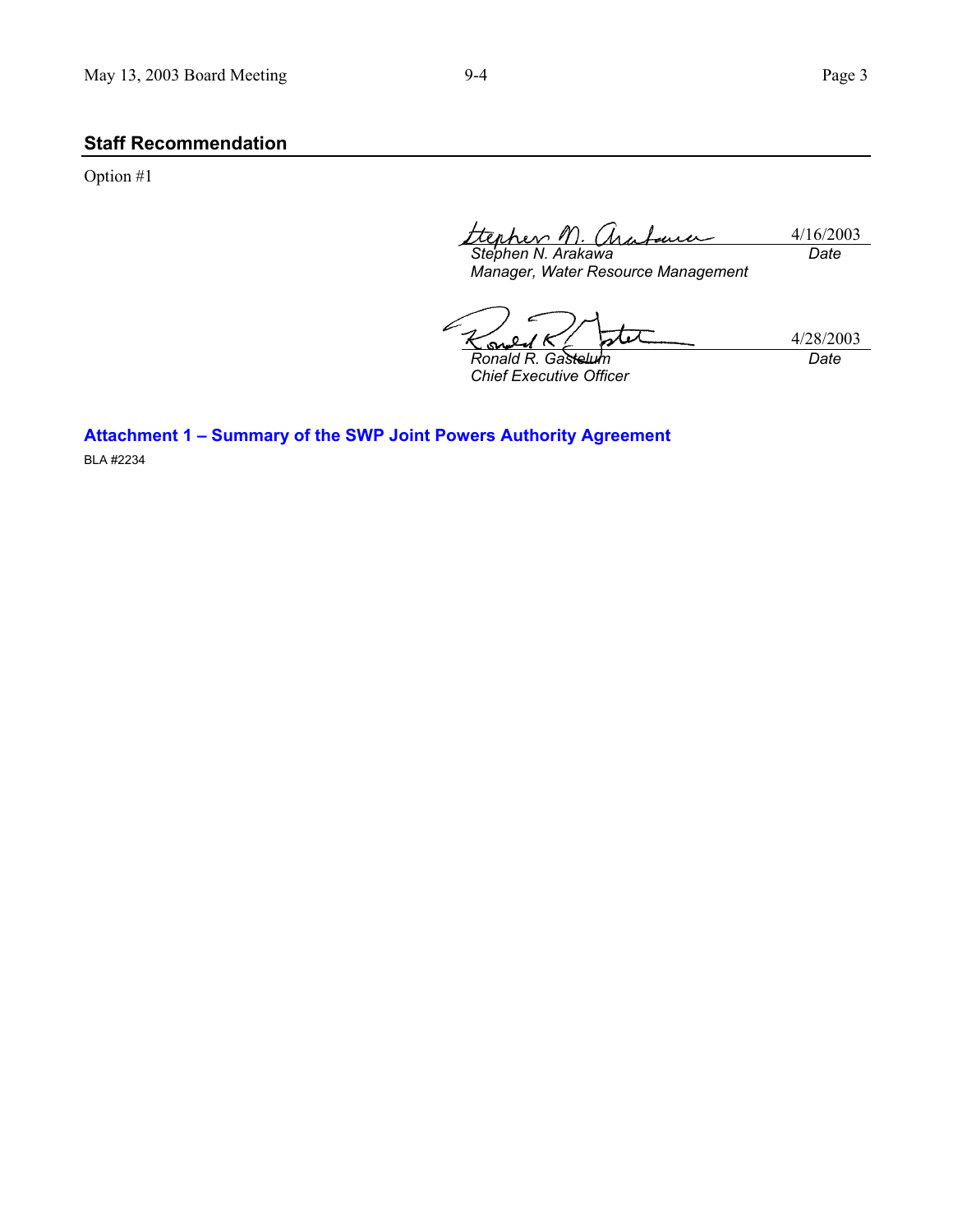### **Summary of Proposed Joint Powers Agreement for the State Water Contractors Operating Authority**

The proposed joint powers agreement (JPA), which creates a new separate governmental entity, is based upon requirements of the Joint Powers Law (Government Code Sections 6500, *et seq.*). In many respects it is modeled upon the State Water Contractors (SWC) bylaws. This is a summary of the agreement.

1. Purposes and Powers of the JPA

The purposes of the JPA Agreement are to establish a framework for possible future provision of various services to the State. These services would be provided pursuant to agreements the entire JPA, or groups of its members, would enter into with the State. They could include operation and maintenance of portions of the SWP and the acquisition and operation of related facilities as well as acquisition of water and water rights. These latter activities could be either by the Authority alone or in cooperation with the State, the United States or other entities. The Authority will have all of the powers necessary to accomplish these purposes, including the power to enter into contracts, incur debts and liabilities, to hire staff and consultants, to issue bonds, notes and other indebtedness.

2. Specific Projects

The Authority can undertake specific projects that may involve less than all the Members of the Authority, provided that no Member shall be required to be involved in a specific project without its approval. The details of each specific project involving less than all Members must be set forth in a Project Agreement executed by the participating Members and approved by the Board of Directors as to non-financial impact upon nonparticipating Members. Each participating Member may appoint a representative to the committee administering the specific project.

3. Membership in the JPA

The JPA creates an Authority consisting of those State Water Project contractors that elect to become parties to the JPA. In order to become effective, the JPA must be executed by five or more SWCs having a combined total of at least 75 percent of the Maximum Annual Table A Amounts of all SWCs. Members may withdraw from the Authority by giving 30 days written notice, provided that such withdrawal does not in any way impair any contracts or other indebtedness of the Authority then in effect.

The Members of the Authority are divided into eight classes in the same manner as now provided for in the SWC bylaws. The full membership shall meet at least once annually and more often as needed. Each Member shall appoint a representative [or an alternate] to represent it at membership meetings. A quorum for meetings of the Members consists of a majority of the representatives. The voting in the membership meetings will be one vote for each Member.

- 4. Governance of the Authority
	- (a) Board of Directors: The Authority is to be governed by a Board of not less than three, nor more than nine directors. Each class of Members shall elect one director and alternate(s), except Class 8 (Southern California East Branch Contractors) shall elect two directors and alternates. Metropolitan and Kern County Water Agency are the sole members of their respective classes and thus appoint their own directors. This is the same procedure that is provided for in the SWC bylaws. If no contractors from a class elect to join the Authority, there will be no director from that class on the Board of Directors. The term of office for directors is one year. Nominations for directors are to be made by the Members in each class for the director for that class. Vacancies on the Board are to be filled by the Members of the appropriate class.